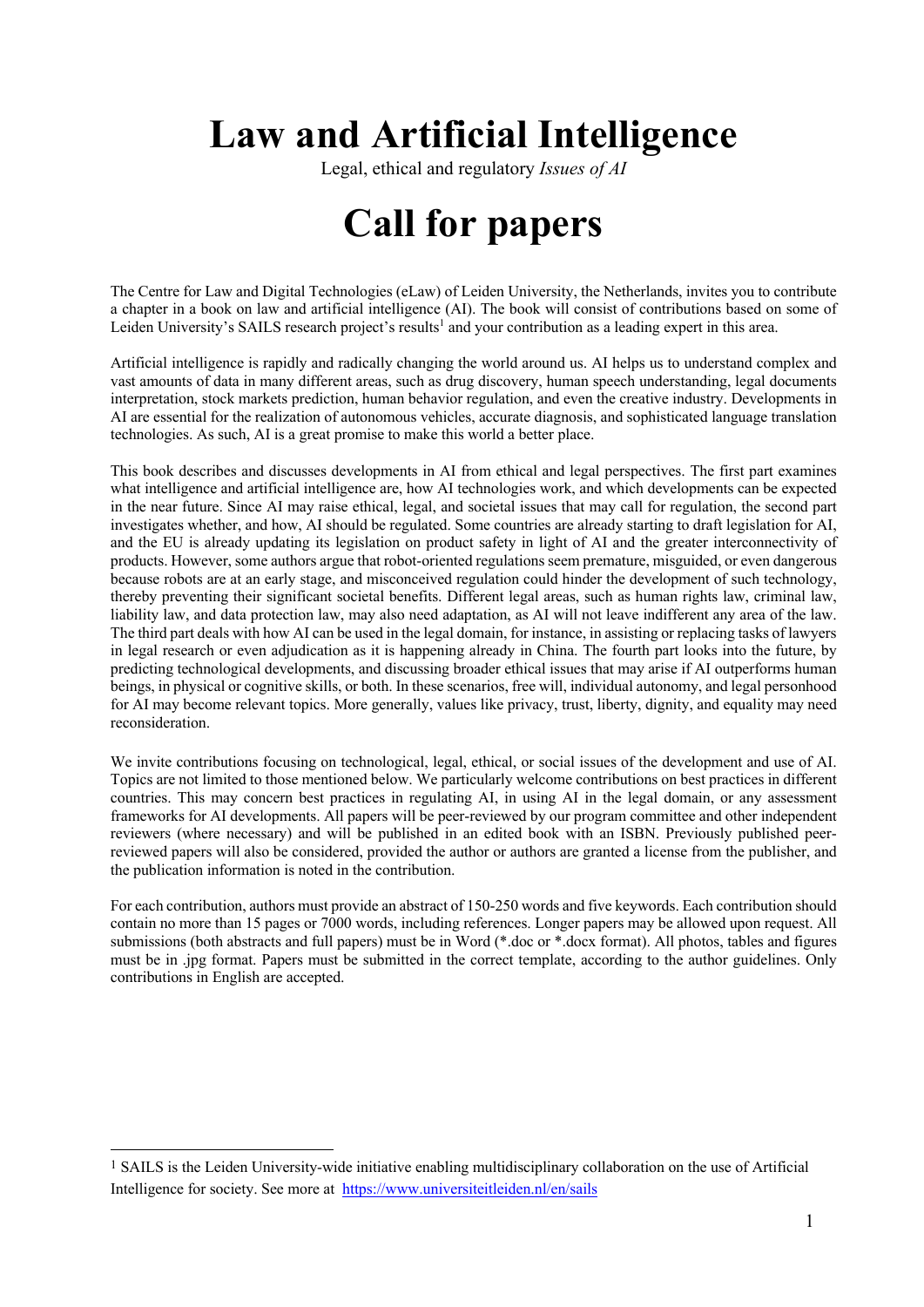## **Topics**

Depending on the submissions, the envisioned set-up of the book is as follows:

Section 1: Introduction, general topics

- o Scope and definition what is intelligence, what is artificial intelligence
- o AI technology types of AI, technological developments
- $\circ$  AI and data science data collection & data analytics
- o Cyber agent technology (non-physical), robotics (physical), cyber physical systems (CPS)
- o Typical examples of AI developments and use (IBM Watson, Hanson Robotics Sophia)

Section 2: Regulating AI

- o Current legal frameworks framing the use and development of AI
- o Legal jurisdiction compared
- o Relevant fields of law challenged by AI
- o Fundamental rights human dignity, equal treatment, human enhancement
- o Liability law liability for autonomous systems, errors in data or decision-making
- o Criminal law new types of crime, new criminal investigation methods and evidence
- o Privacy and data protection law
- o Intellectual Property law
- o Consumer law, competition law
- o The raise of impact assessments for regulating robotics and AI
- o Private standards and their link to policy making

Section 3: Applying AI in law

- o Legal tech, AI legal assistance
- o AI in courtrooms, AI judicial decision-making
- o Quantitative legal predictions
- o Enhanced legal research, pattern recognition, IBM Ross
- o Sociology of law, nudging, predicting and guiding human behavior

Section 4: Broader consequences of the future of AI

- o Technological developments and new applications what to expect
- o Ethical issues

Violations of moral values and principles, moral conflicts, new ways of applying moral principles, including privacy and liberty

- o Autonomous AI AI outperforming humans (cognitively, physically) Free will for AI Legal protection for AI, legal personhood for AI o Humanoid robots, human enhancement
	- New social groups, equal treatment, robot rights
		- Privacy, trust, liberty, social segregation, discrimination, chilling effects, deepfakes

These topics are indicative. Submissions with other, related topics are also possible. If in doubt, please contact the editors.